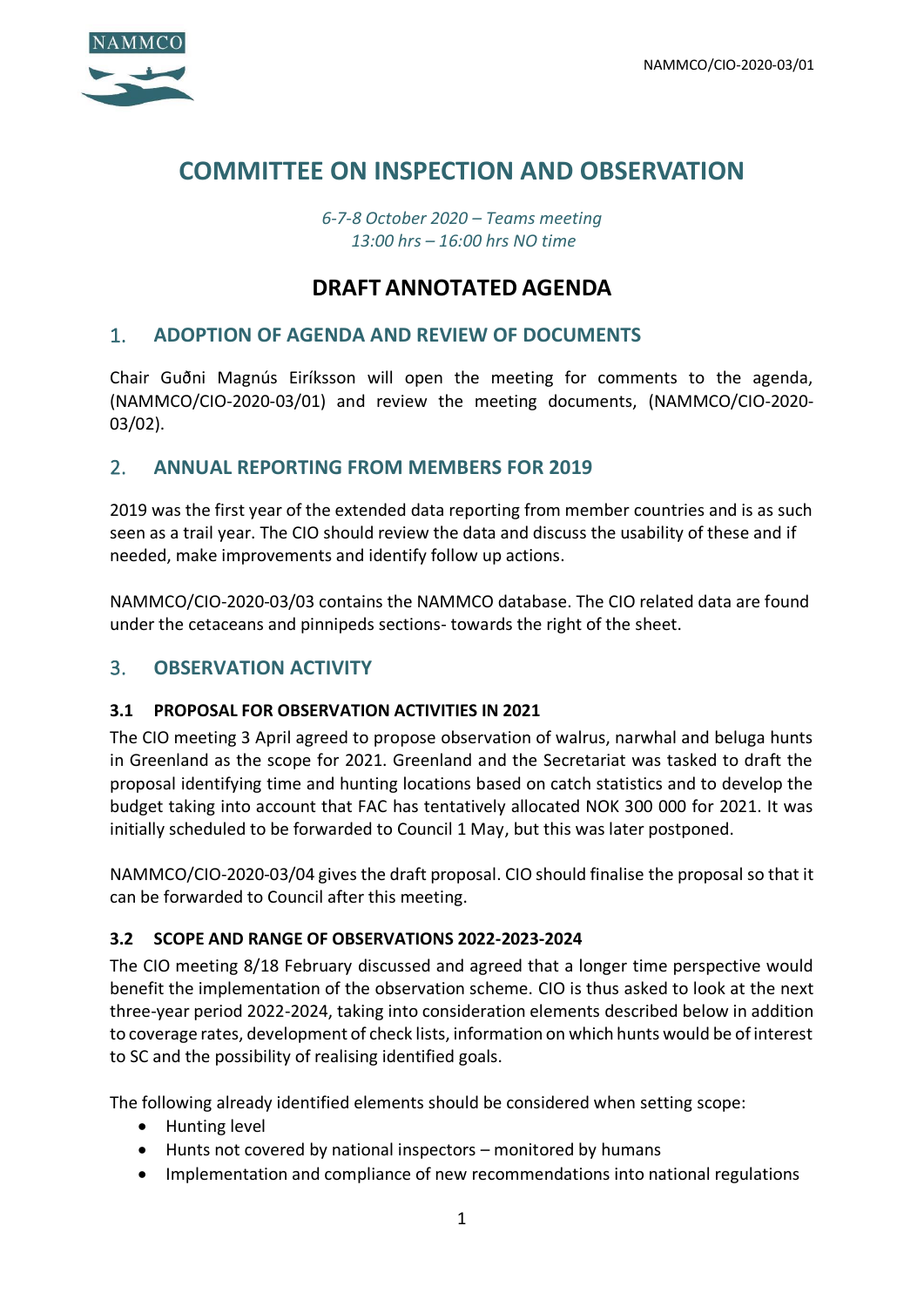

- Hunts where the SC or CHM request data
- Rotation between member countries
- Rotation between hunts (time interval when last observed)
- Maximising the effort to reach the objectives by allocating money from several years into one year
- Practicality of the respective hunts making the observation assignment not feasible
- Small scale hunts that are happening infrequently and in remote areas

NAMMCO/CIO-2019-03/05 gives an overview of hunts in NAMMCO and hunts observed 1998 -2017.

#### **3.3 REPORTING**

Hunt specific checklists (in excel format) are essential and shall be developed by the member country identified as the observation focus in a given year.

It has been agreed that reporting from observers would only include completed ticked off check lists. Annual reporting to the CIO and the Council will be carried out by the Secretariat based on the information received in the check lists and other compiled information.

The CIO has previously discussed if and how information collected through logbooks or issuing licenses can best be used. What kind of analyses would be feasible based on the information?

CIO is asked to continue the discussion, and to also submit copies of logbooks and licenses as inspiration. Greenlandic licenses can be found [here.](https://nammco.no/topics/observer-training-february-2020/)

# 4. **EVALUATION OF THE OBSERVATION SCHEME**

#### **4.1 MEMBERS COMPLIANCE TO RECOMMENDATIONS**

CIO has agreed to make compliance to recommendations a standard agenda item when evaluating the Scheme.

To help the process, the Chair and the Secretariat reviewed the CHM document classifying recommendations into different categories. The result, NAMMCO/CIO-2020-03/06 (GE-CWreview. Overview of recommendations CHM-2020) was circulated to the CIO members 25 May with deadline to reply 30 June, reminders were sent out 30 June, 10 July and 15 September.

Members are urged to review the document and give their feedback prior to the meeting.

It was emphasised that recommendations must be of a nature that makes them observable both for the observer and the CIO.

## 5. **TRAINING COURSE OBSERVERS – FOLLOW UP**

CIO has agreed that to convene one annual virtual meeting with all observers to keep them updated and informed.